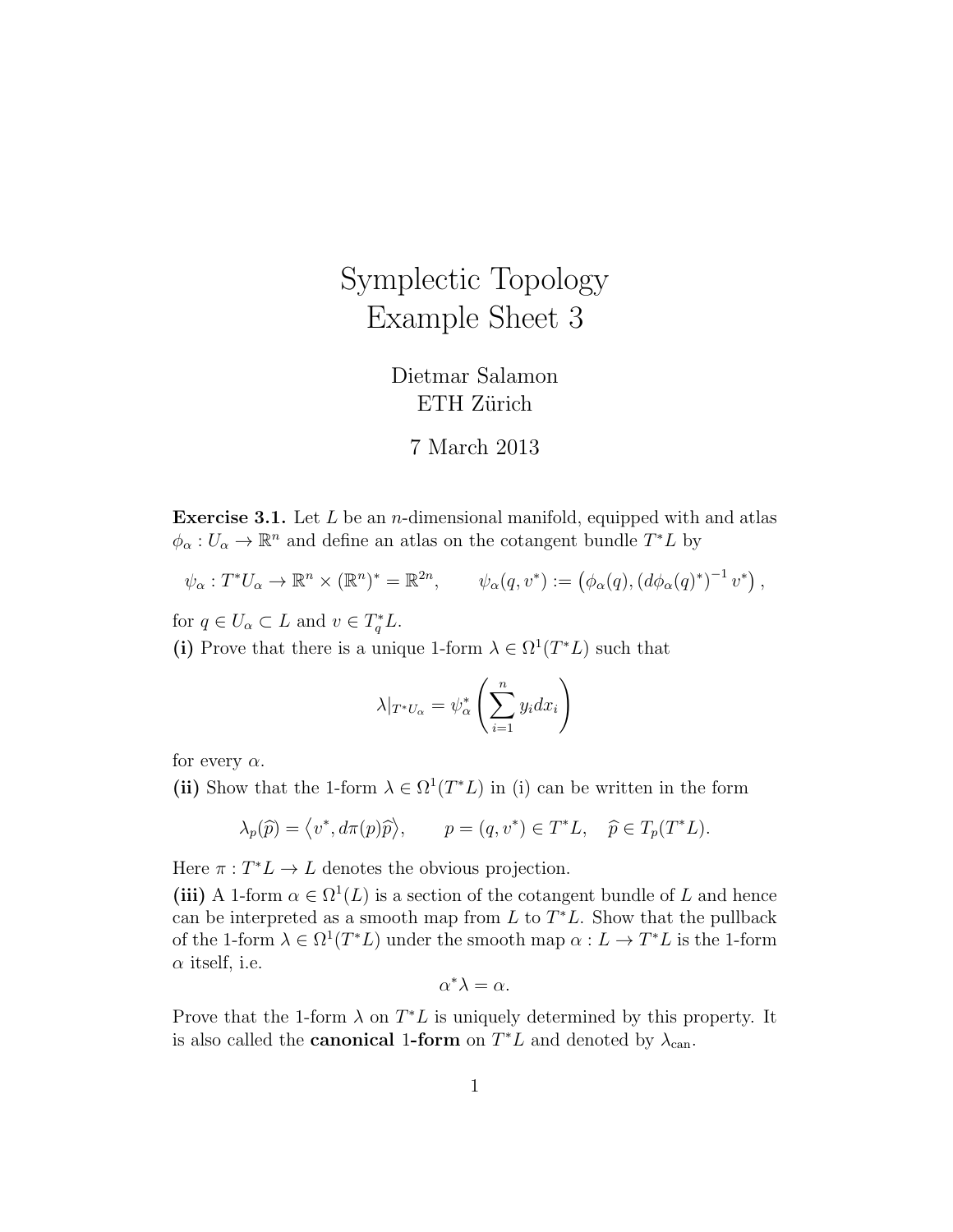(iv) Prove that

$$
\omega_{\mathrm{can}}:=-d\lambda_{\mathrm{can}}
$$

is a symplectic form on  $T^*L$  and that the canonical coordinates

$$
\psi_\alpha:T^*U_\alpha\to\mathbb{R}^{2n}
$$

are Darboux charts for  $\omega_{\rm can}$ .

**Warning:** Many authors, inspired by physics, use the notation  $q$  instead of x for the position variable and  $p$  instead of  $y$  for the momentum variable; in this notation the canonical 1-form is  $\lambda_{\text{can}} = pdq$  and  $d\lambda_{\text{can}} = dp \wedge dq$  is then often used as the canonical symplectic form on the cotangent bundle. In the  $(x, y)$ -notation this would be  $dy \wedge dx$ . This is a key source for different choices of sign conventions in symplectic topology. (In short  $dy \wedge dx$  for physicists and  $dx \wedge dy$  for complex geometers.)

Consider the coordinates  $z = (z_1, \ldots, z_n)$  on  $\mathbb{C}^n$  with  $z_j = x_j + iy_j \in \mathbb{C}$ for  $j = 1, \ldots, n$ . The next exercise uses the complex-valued 1-forms

$$
dz_j := dx_j + \mathbf{i} dy_j, \qquad d\bar{z}_j := dx_j - \mathbf{i} dy_j
$$

and the differential operators

$$
\frac{\partial}{\partial z_j} := \frac{1}{2} \left( \frac{\partial}{\partial x_j} - \mathbf{i} \frac{\partial}{\partial y_j} \right), \qquad \frac{\partial}{\partial \bar{z}_j} := \frac{1}{2} \left( \frac{\partial}{\partial x_j} + \mathbf{i} \frac{\partial}{\partial y_j} \right)
$$

on the space of complex valued smooth functions on  $\mathbb{C}^n$ . Thus  $dz_j$  is complex linear,  $d\bar{z}_j$  is complex anti-linear, and every complex-valued 1-form on  $\mathbb{C}^n$  is, at each point, a linear combination of the  $dz_j$  and the  $d\overline{z}_j$  with complex coefficients. For example the differential of a smooth function  $f: \mathbb{C}^n \to \mathbb{C}$ can be written in the form  $df = \partial f + \partial f$ , where

$$
\partial f := \sum_{j=1}^n \frac{\partial f}{\partial z_j} dz_j, \qquad \bar{\partial} f := \sum_{j=1}^n \frac{\partial f}{\partial \bar{z}_j} d\bar{z}_j.
$$

For each  $z \in \mathbb{C}^n$  the complex-linear functional  $\partial f_z : \mathbb{C}^n \to \mathbb{C}$  is the complexlinear part of  $df_z = df(z)$ :  $\mathbb{C}^n \to \mathbb{C}$ , and the complex-anti-linear functional  $\bar{\partial}f_z:\mathbb{C}^n\to\mathbb{C}$  is the complex-anti-linear part of  $df_z$ . Thus f is holomorphic if and only if  $\partial f = 0$ . We also need the 2-form

$$
\partial \bar{\partial} f := \sum_{j,k=1}^n \frac{\partial^2 f}{\partial z_j \partial \bar{z}_k} dz_j \wedge d\bar{z}_k.
$$

This 2-form is imaginary-valued when f is real valued. Also  $\partial\bar{\partial} + \bar{\partial}\partial = 0$ .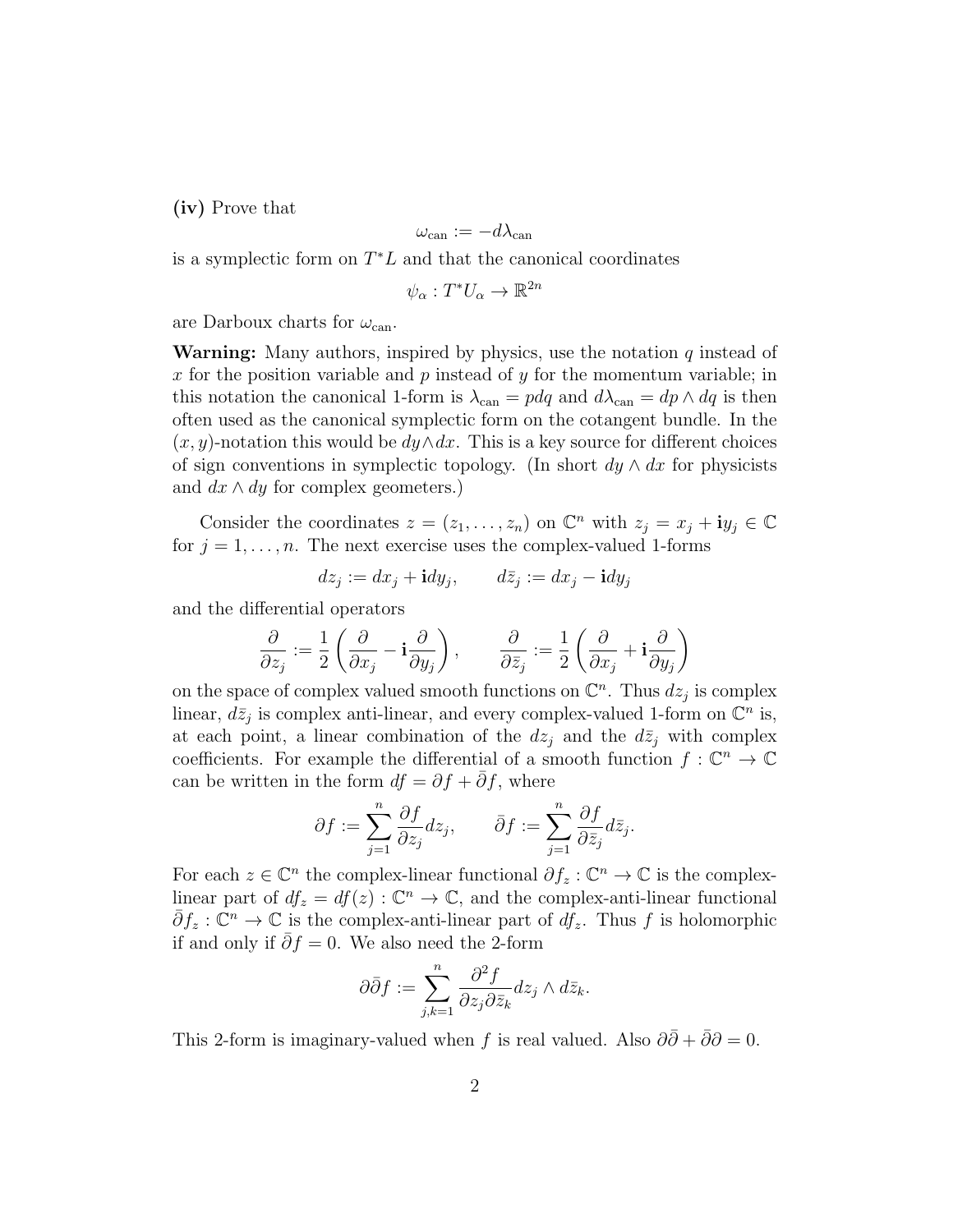**Exercise 3.2.** The Fubini-Study form  $\omega_{FS} \in \Omega^2(\mathbb{C}P^n)$  is defined by

$$
\omega_{\rm FS} := \frac{\mathbf{i}}{2\,|z|^4} \sum_{j,k=1}^n \Bigl( |z_j|^2 \, dz_k \wedge d\bar{z}_k - \bar{z}_j z_k dz_j \wedge d\bar{z}_k \Bigr). \tag{1}
$$

(Strictly speaking this is a real valued 2-form on  $\mathbb{C}^{n+1} \setminus \{0\}$  and  $\omega_{FS}$  is its pullback the the quotient manifold  $\mathbb{C}P^n = (\mathbb{C}^{n+1} \setminus \{0\})/\mathbb{C}^*$ . (i) Prove that

$$
\omega_{\rm FS} = \frac{\mathbf{i}}{2} \partial \bar{\partial} \log (|z|^2) .
$$

(ii) Let  $\omega_0 := \sum_{j=0}^n dx_j \wedge dy_j = \frac{1}{2}$  $\frac{1}{2} \sum_{j=0}^{n} dz_j \wedge d\overline{z}_j$  be the standard symplectic form on  $\mathbb{C}^{n+1}$ . Define  $\phi : \mathbb{C}^{n+1} \setminus \{0\} \to S^{2n+1}$  by  $\phi(z) := |z|^{-1} z$ . Prove that

$$
\omega_{\rm FS}=\phi^*\omega_0.
$$

(iii) Let  $B \subset \mathbb{C}^n$  be the open unit ball and define the coordinate charts  $\phi_j : U_j \to B, \ j = 0, \ldots, n, \text{ on } \mathbb{C}\mathbb{P}^n \text{ by } U_j := \{ [z_0 : \cdots : z_n] \in \mathbb{C}\mathbb{P}^n \mid z_j \neq 0 \}$ and

$$
\phi_j([z_0:\dots:z_n]):=\frac{(z_1,\dots,z_{j-1},z_{j+1},\dots,z_n)}{|z|}.
$$
 (2)

Show that

$$
\phi^{-1}(\zeta) = \left(\frac{\zeta_1}{\sqrt{1-|\zeta|^2}}, \dots, \frac{\zeta_{j-1}}{\sqrt{1-|\zeta|^2}}, 1, \frac{\zeta_j}{\sqrt{1-|\zeta|^2}}, \dots, \frac{\zeta_n}{\sqrt{1-|\zeta|^2}}\right)
$$

for  $\zeta = (\zeta_1, \ldots, \zeta_n) \in B$ . Show that the  $\phi_j$  are Darboux charts on  $\mathbb{C}P^n$ . Deduce that  $\mathbb{C}P^1 \subset \mathbb{C}P^n$  has area  $\pi$ . **Warning:**  $\mathbb{C}P^n$  has a natural complex structure. However, the coordinate charts  $\phi_j$  are not holomorphic.

(iv) Consider the case  $n = 1$ ,  $x_0 = 1$ ,  $z_1 = z = x + iy \in \mathbb{C}^n$ . Show that

$$
\omega_{\rm FS} = \frac{\mathbf{i}}{2} \frac{dz \wedge d\bar{z}}{(1+|z|^2)^2} = \frac{dx \wedge dy}{(1+x^2+y^2)^2}, \qquad \int_{\mathbb{C}\mathrm{P}^1} \omega_{\rm FS} = \pi.
$$

(v) Let  $S^2 := \{x = (x_1, x_2, x_3) \in \mathbb{R}^3 \mid x_1^2 + x_2^2 + x_3^2 = 1\}$  be the unit sphere with the volume form dvol<sub>S2</sub> :=  $x_1dx_2 \wedge dx_3 + x_2dx_3 \wedge dx_1 + x_3dx_1 \wedge dx_2$ . Let  $\phi: S^2 \to \mathbb{C}P^1$  be the stereographic projection  $\phi(x) := [1 - x_3 : x_1 + i x_2]$ . Prove that

$$
\phi^* \omega_{\text{FS}} = \frac{1}{4} \text{dvol}_{S^2}.
$$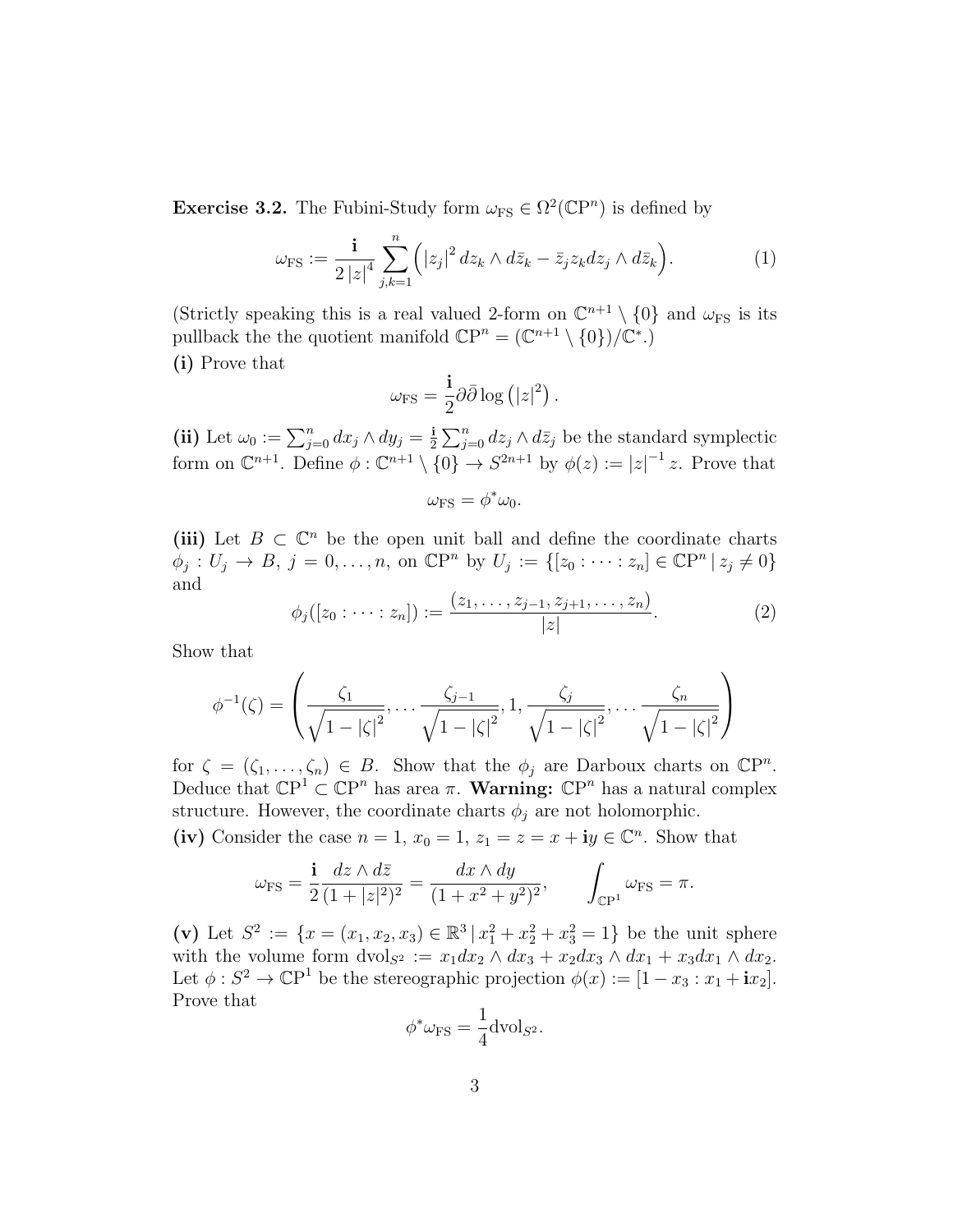Exercise 3.3. Show that the real projective space

$$
\mathbb{R}\mathrm{P}^n := \{ [z_0 : \cdots : z_n] \in \mathbb{C}\mathrm{P}^n \, | \, z_0, \ldots, z_n \in \mathbb{R} \}
$$

and the Clifford torus

$$
\mathbb{T}^n := \{ [z_0 : \dots : z_n] \in \mathbb{C}P^n \mid |z_0| = |z_1| = \dots = |z_n| \}
$$

are Lagrangian submanifolds of  $(\mathbb{C}P^n, \omega_{FS})$ .

**Exercise 3.4.** Let  $(M, \omega)$  be closed (i.e. compact without boundary) symplectic manifold and let  $F, G: M \to \mathbb{R}$  be smooth functions. Show that the Poisson bracket of  $F$  and  $G$  satisfies the identity

$$
\{F, G\} \frac{\omega^n}{n!} = dF \wedge dG \wedge \frac{\omega^{n-1}}{(n-1)!}.
$$

Deduce that the Poisson bracket has mean value zero, i.e.

$$
\int_M \{F, G\} \frac{\omega^n}{n!} = 0.
$$

**Exercise 3.5.** Let  $(M, \omega)$  be closed symplectic manifold and let  $\phi : M \to M$ be a symplectomorphism. Prove that, if  $\phi$  is sufficiently close to the identity in the  $C^1$ -topology, then  $\phi$  is **symplectically isotopic** to the identity, i.e. there exists a smooth map

$$
[0,1] \times M \to M : (t,p) \mapsto \phi_t(p)
$$

such that  $\phi_t^* \omega = \omega$  for every t and

$$
\phi_0 = \mathrm{id}, \qquad \phi_1 = \phi.
$$

Hint: Use Weinstein's Lagrangian neighborhood theorem for the diagonal in

$$
\widetilde{M} := M \times M, \qquad \widetilde{\omega} := (-\omega) \times \omega = \text{pr}_1^* \omega - \text{pr}_0^* \omega,
$$

where  $pr_0, pr_1: M \times M \to M$  are defined by  $pr_0(p,q) := p$  and  $pr_1(p,q) := q$ . Show that every Lagrangian submanifold of  $T^*M$  sufficiently close to the zero section in the  $C^1$ -topology is the graph of a closed 1-form. Show that every Lagrangian submanifold of  $M$  sufficently close to the diagonal in the  $C<sup>1</sup>$ -topology is the graph of a symplectomorphism.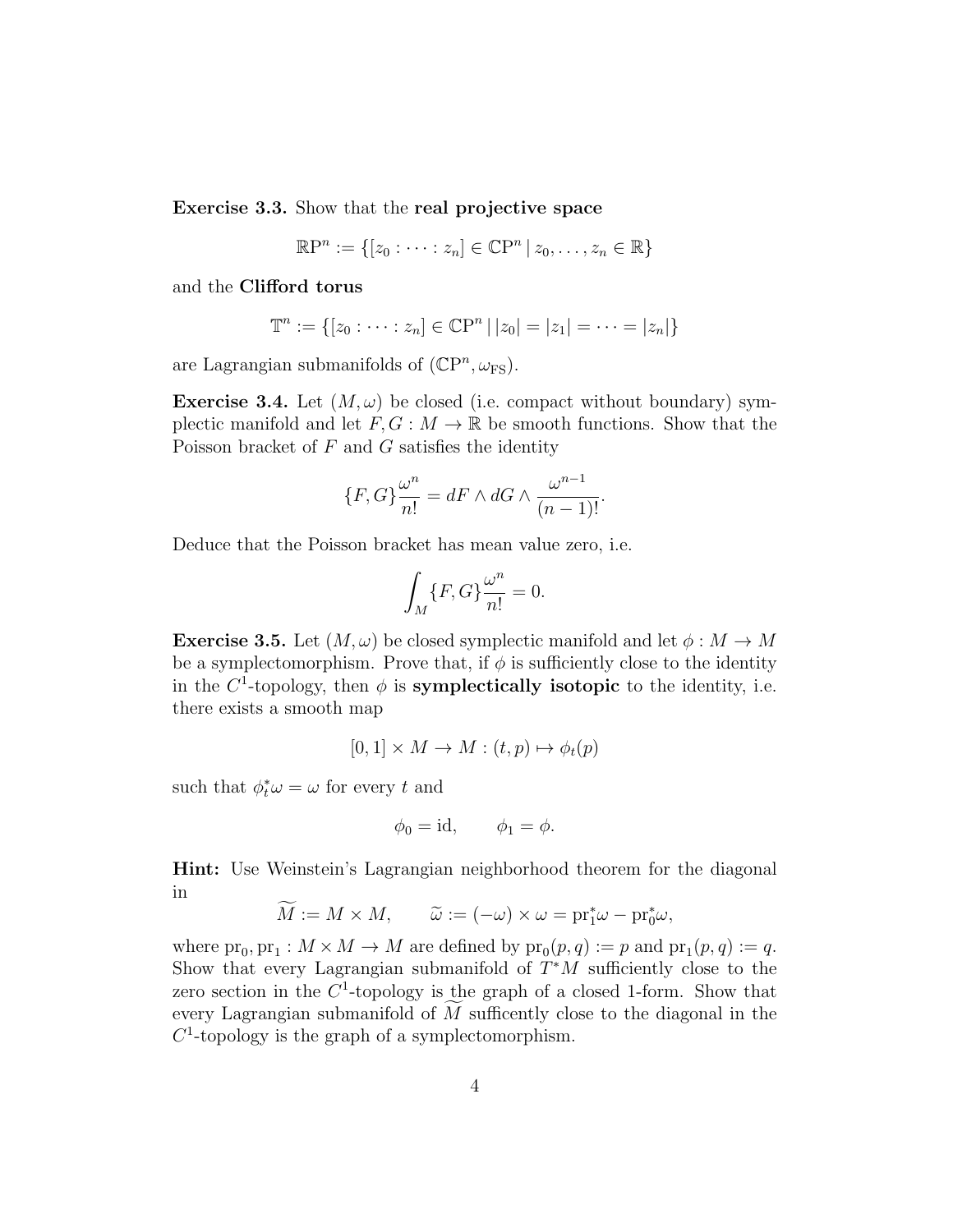**Exercise 3.6.** Let  $J$  be an almost complex structure on a manifold  $M$ . The Nijenhuis tensor of J is the 2-form  $N_J$  on M with values in the tangent bundle  $TM$ , defined by

$$
N_J(X, Y) := [X, Y] + J[JX, Y] + J[X, JY] - [JX, JY]
$$

for  $X, Y \in \text{Vect}(M)$ .

(i) Verify that  $N_J$  is a tensor, i.e.

$$
N_J(fX,gY) = fgN_J(X,Y)
$$

for every pair of smooth functions  $f, g : M \to \mathbb{R}$ . Equivalently, for every  $p \in M$ , the tangent vector  $N_J(X, Y)(p) \in T_pM$  depends only on  $X(p)$  and  $Y(p)$ , but not on the derivatives of X and Y at p.

(ii) Show that

$$
N_J(JX,Y) = N_J(X,JY) = -JN_J(X,Y)
$$

for all  $X, Y \in \text{Vect}(M)$ .

(iii) Denote by  $TM^c := TM \otimes_{\mathbb{R}} \mathbb{C}$  the complexified tangent bundle and by

$$
E^{\pm} := \{(p, v^c) \in TM^c \mid J_p v^c = \pm i v^c\}
$$

the subbundles determines by the eigenspaces of J. Thus  $TM^c = E^+ \oplus E^-$ . Prove that the Nijenhuis tensor vanishes if and only if the subbundles  $E^{\pm}$ are involutive (i.e. invariant under Lie brackets).

(iv) Let  $\phi : M' \to M$  be a diffeomorphism. Prove that

$$
N_{\phi^*J}(\phi^*X, \phi^*Y) = \phi^*N_J(X, Y)
$$

for all  $X, Y \in \text{Vect}(M)$ .

(v) Assume dim $(M) = 2$ . Prove that  $N_J = 0$  for every  $J \in \mathcal{J}(M)$ .

**Exercise 3.7.** Let  $(M, \omega)$  be a symplectic manifold. An almost complex structure  $J \in \mathcal{J}(M)$  is said to be **tamed by**  $\omega$  if

$$
\omega(v,Jv) > 0
$$

for every nonzero tangent vector v. Let  $\mathcal{J}_{\tau}(M,\omega)$  denote the space of  $\omega$ -tame almost complex structures J on M. Prove that  $\mathcal{J}_{\tau}(M,\omega)$  is contractible.